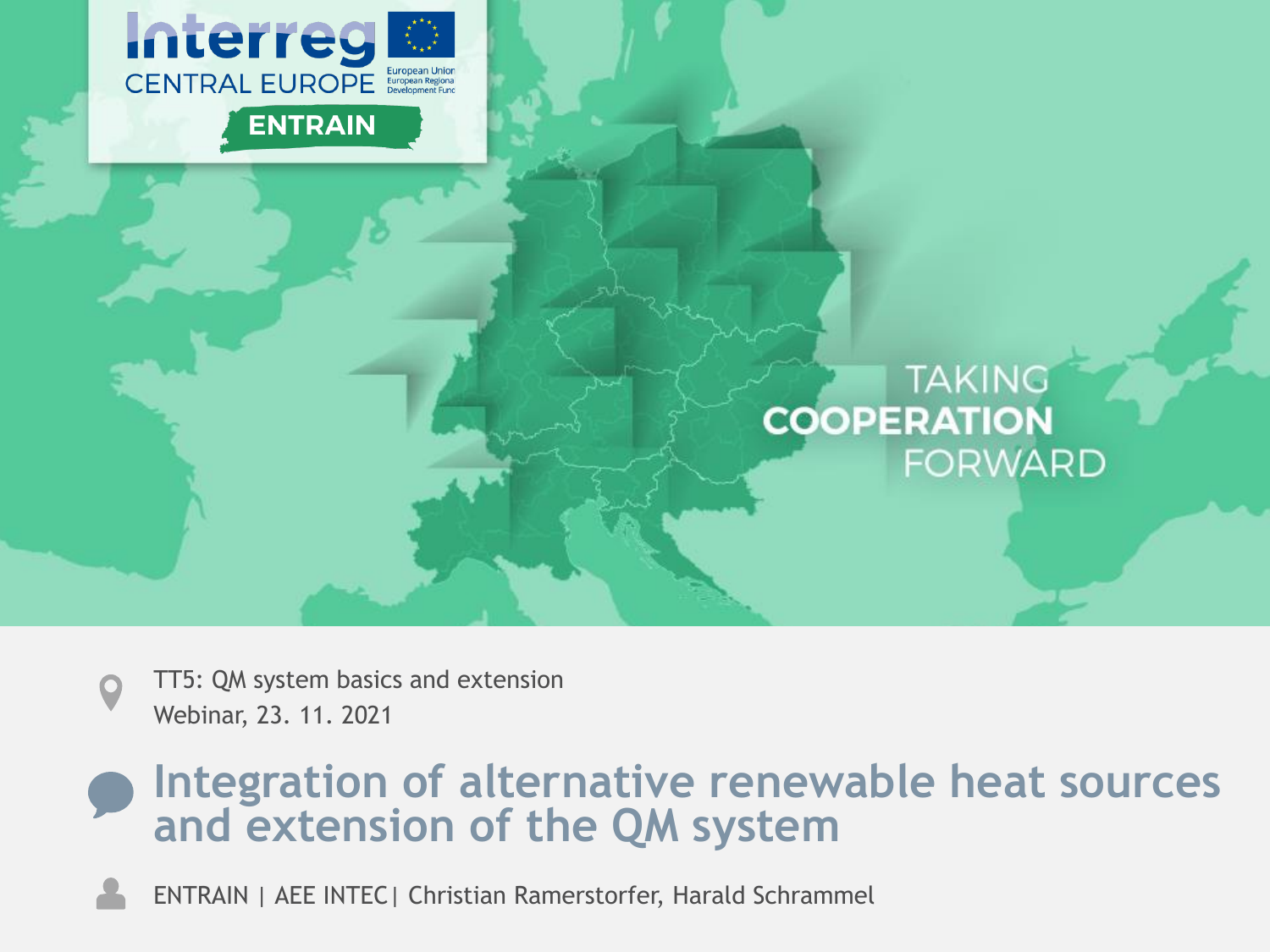# **FUTURE RENEWABLE DISTRICT HEATING**

- Transition to renewable (district) heating is inevitable!
	- "Rivalry" between renewables is useless and dispensable
	- We need ALL RENEWABLES to make the change

District heating is a valuable infrastructure to collect and utilise **every locally available** renewable heat source!

- **Existing biomass DH networks are a perfect starting point**
- **EXECT:** New projects should consider all potential sources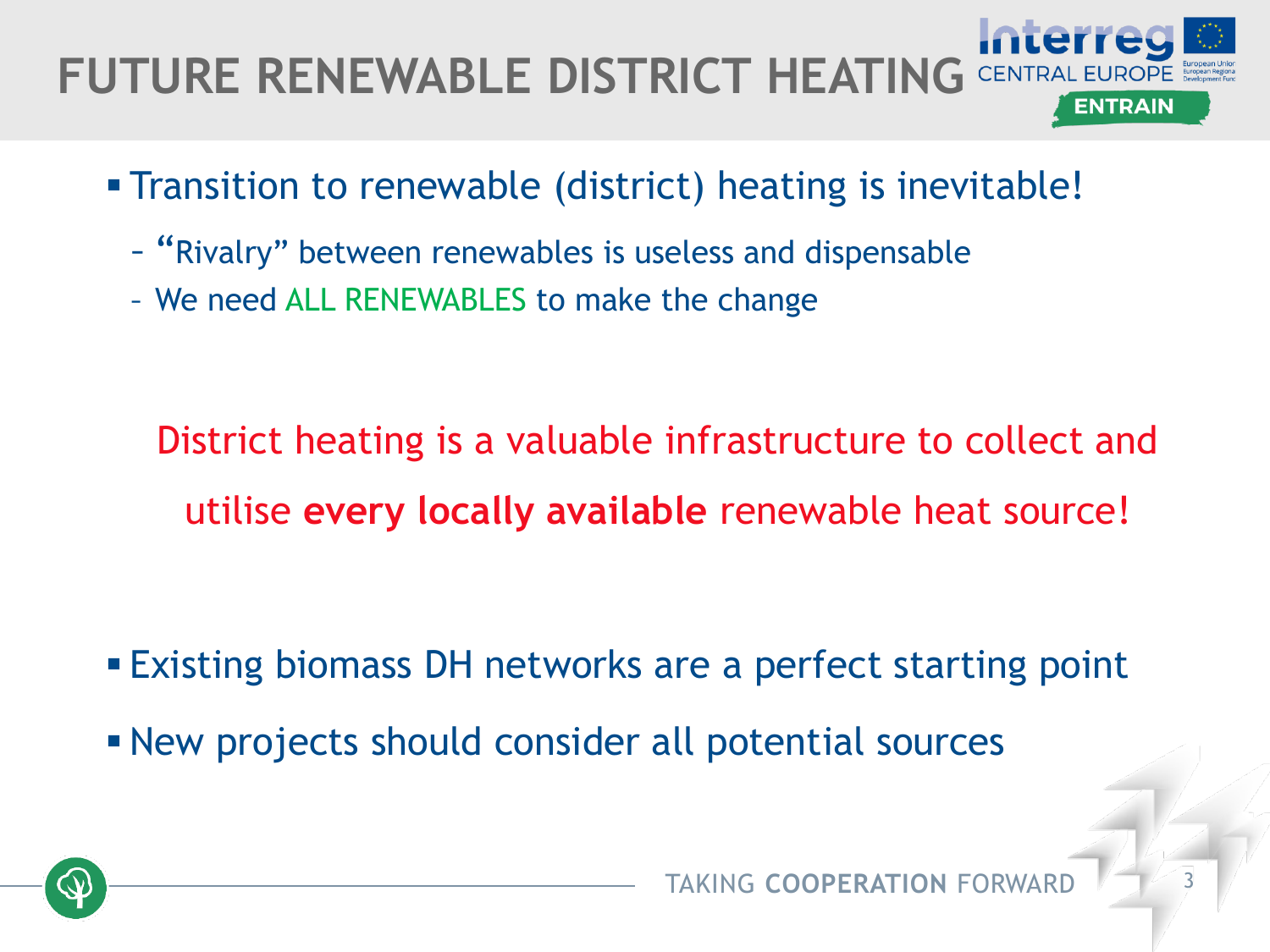#### **SELECTION OF SUITABLE HEAT SOURCES** CENTRAL ENTRAIN

- Higher priority of ...
	- … location-bound sources
	- … non-resource consuming
	- … non-emissive sources
	- … sources with high temperature levels
- **. Does location of the source allow effective integration?**
- Does thermal capacity, load profile and availability fit?
- Controllability, transport and/or storage ability?
- **Positive/negative interactions with other heat sources?**
- Insurmountable obstacles?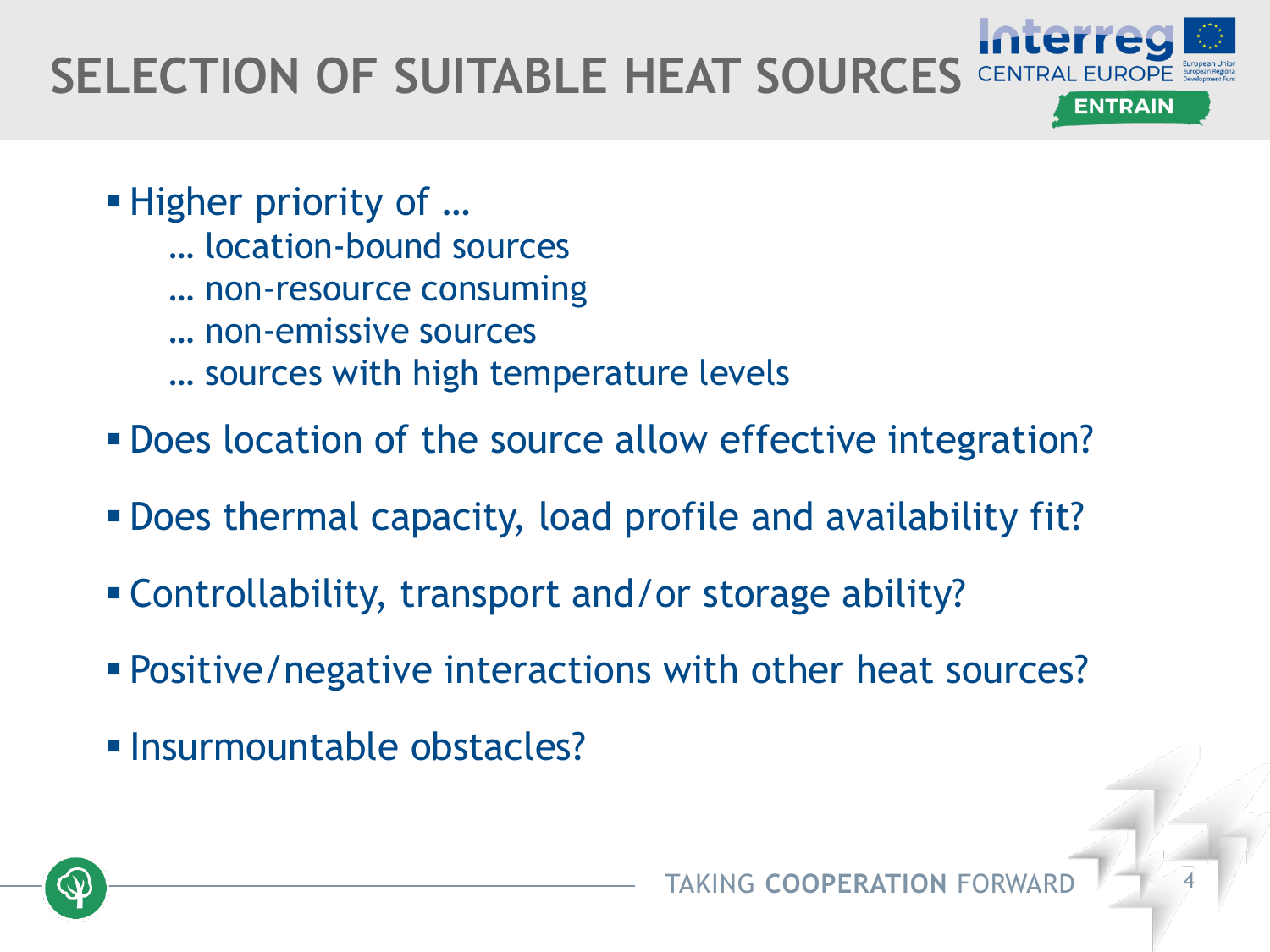## **SYSTEM COMPLEXITY AND PLANNING**



- System complexity increase significantly !!
	- Multiple heat sources and characteristics
	- Distributed heat sources, prosumers
	- New DH concepts, reduced system temperatures
	- Sector coupling
	- Short and long term storage
	- Intelligent control strategies
- Comprehensive and detailed planning even more important!
	- Clearly structured planning procedure
	- Strictly defined tasks and responsibilities
	- QM includes all of that!



**EXTER:** Further info: ENTRAIN planning guidelines "Flexible DH Solutions"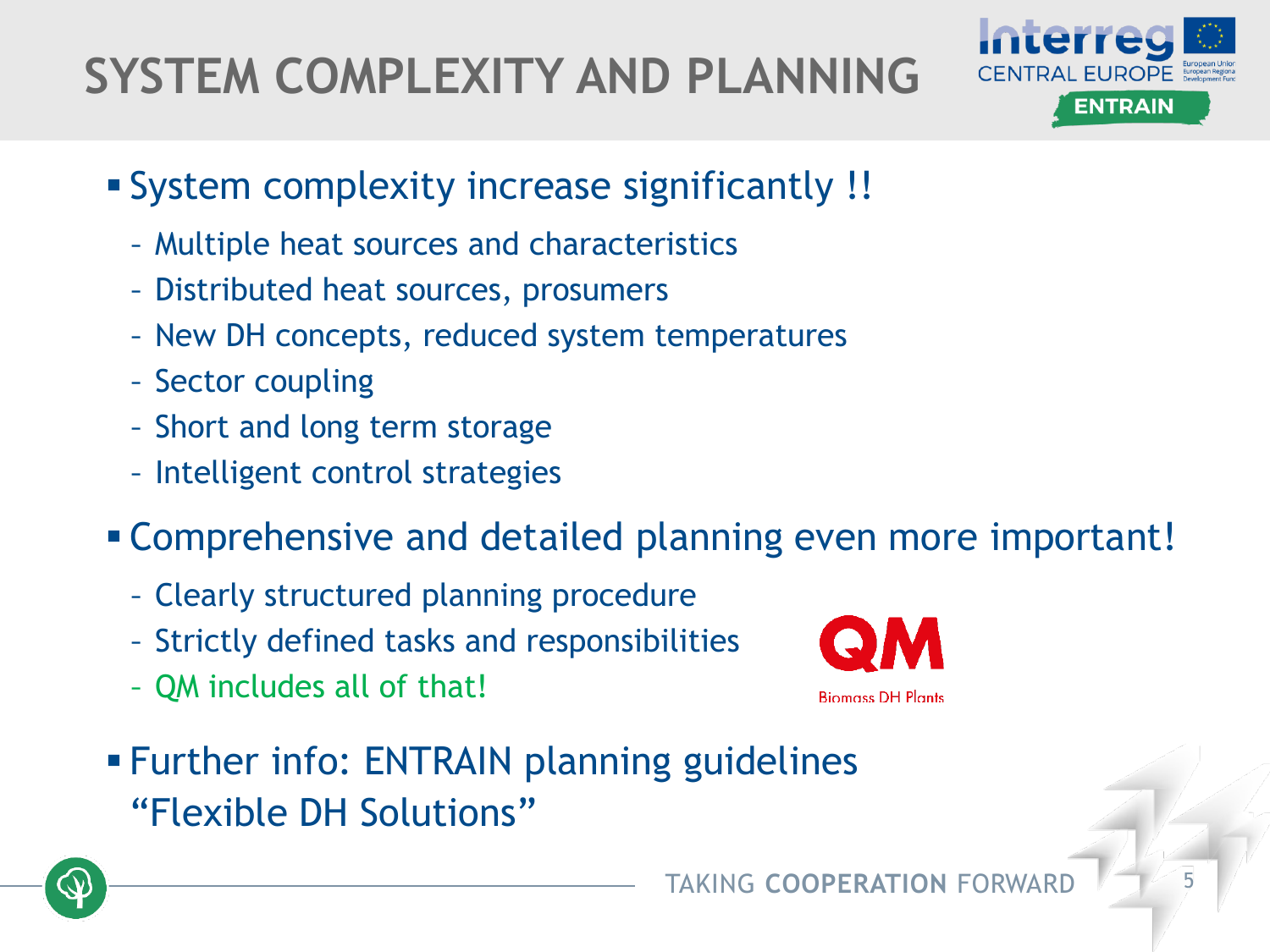### **BEYOND HEAT …**



- **Example 12** Local renewable district heating have great potential
- Some experiences and ideas ...
	- Trigger for additional energy + energy efficiency projects in the area
	- Internet provider (shared infrastructure with pipe network!)
	- Power production (PV, CHP,…), local power grid
	- Citizen participation models (PV, thermal solar, DH Plant,…)
	- Energy communities
	- Biomass fuel trading
	- Car sharing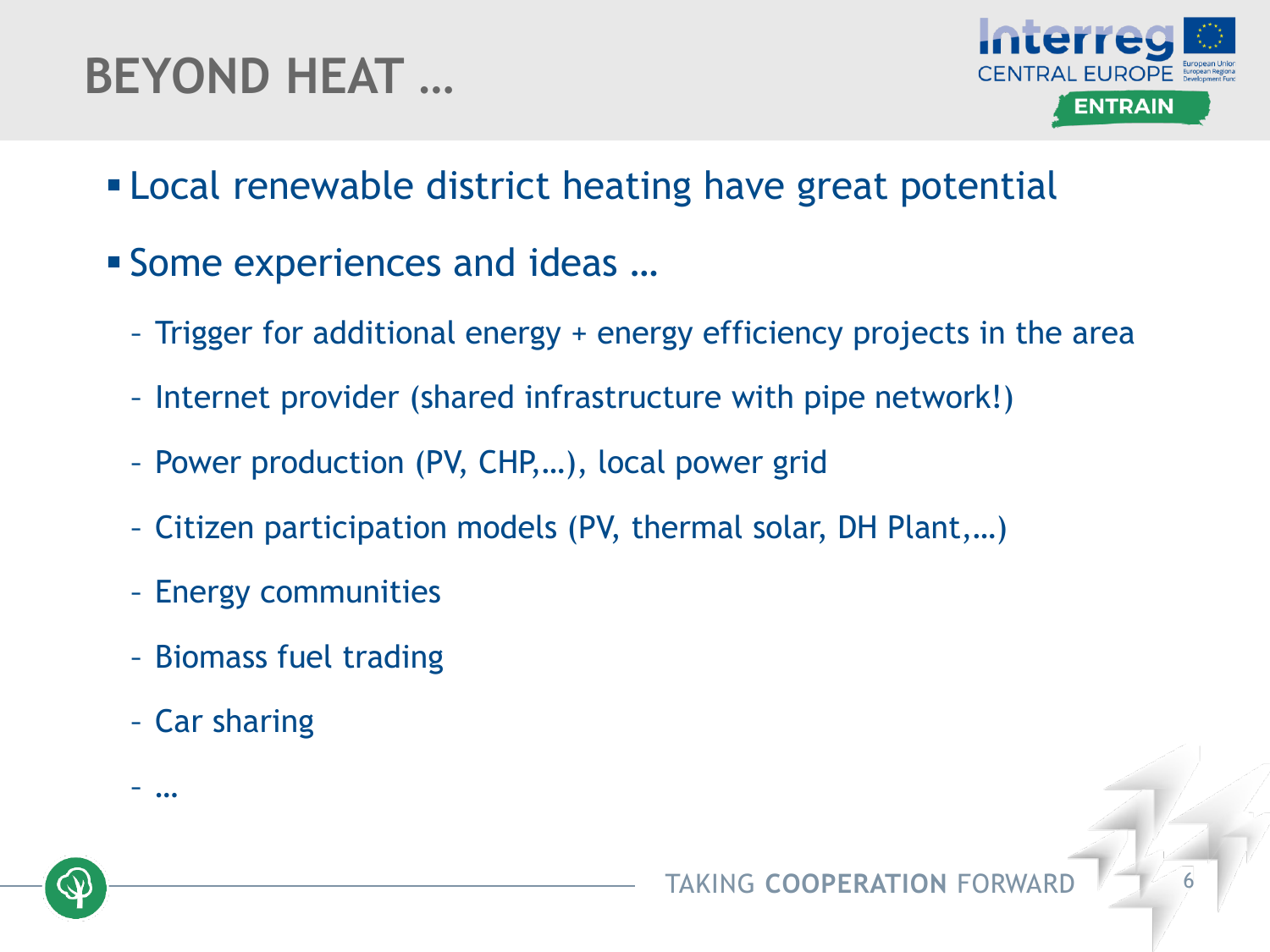

QM Holzheizwerke is a quality management system for hot water heating systems based on woody fuels and biomass in the output range from about 100 kW for the heat supply of individual properties or local and district heating networks.

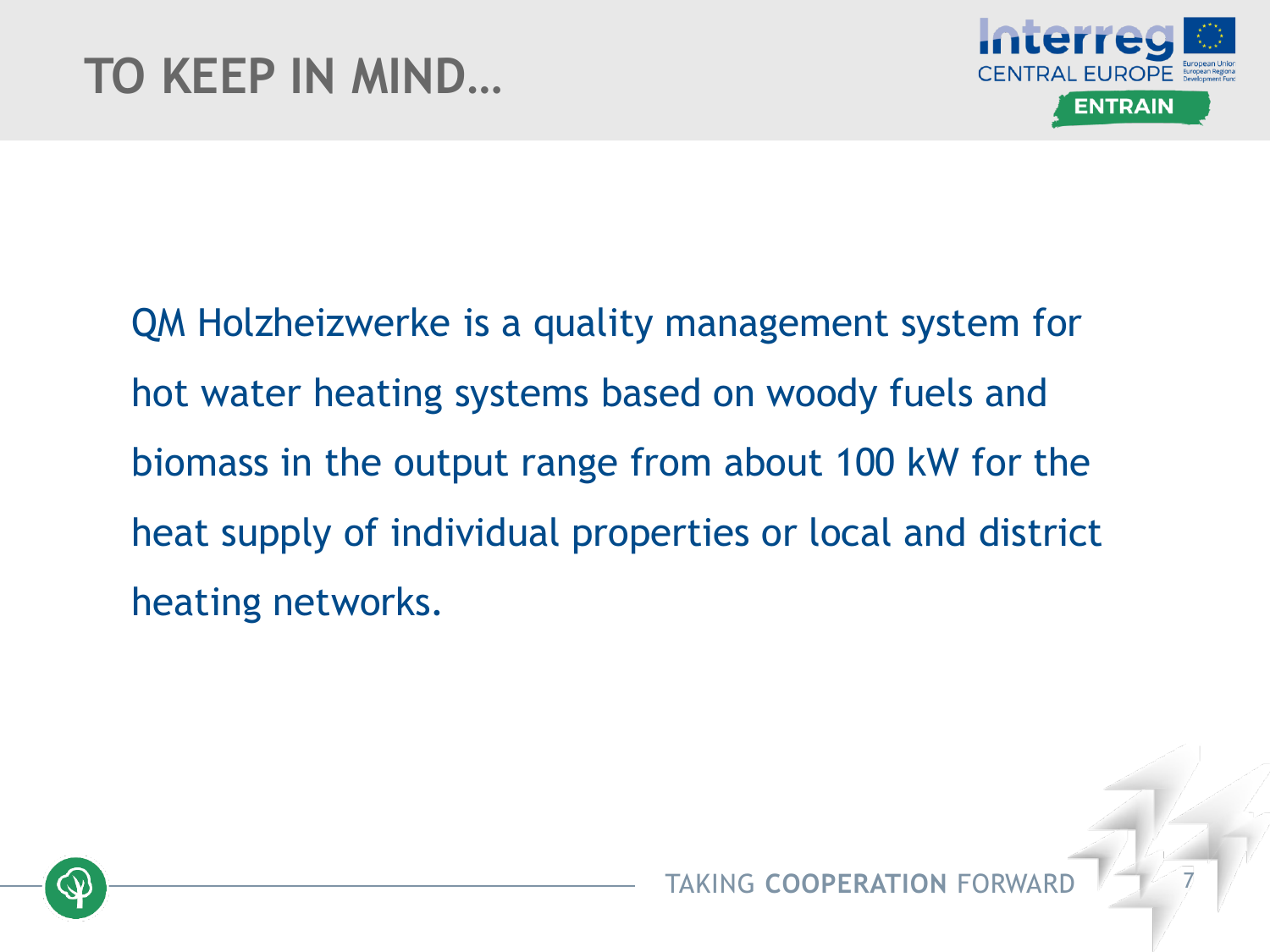### **GENERAL REMARK**



- **. QM does not forbid any other heat source!** 
	- Each heat source has its characteristics and requirements
- **Basic idea of QM** 
	- The plant configuration and dimensioning of boilers must ensure a suitable and controlled operation.
	- When adding other heat production units this has to be assured
		- $\rightarrow$  for the biomass boilers
		- ▸ for other heat sources
- General requirements do not change for
	- the general planning process (heat demand assessment, system selection,…)
	- the DH network
	- Monitoring and optimization
	- General considerations regarding biomass DH plants and biomass boilers
	- Use QM "likewise"

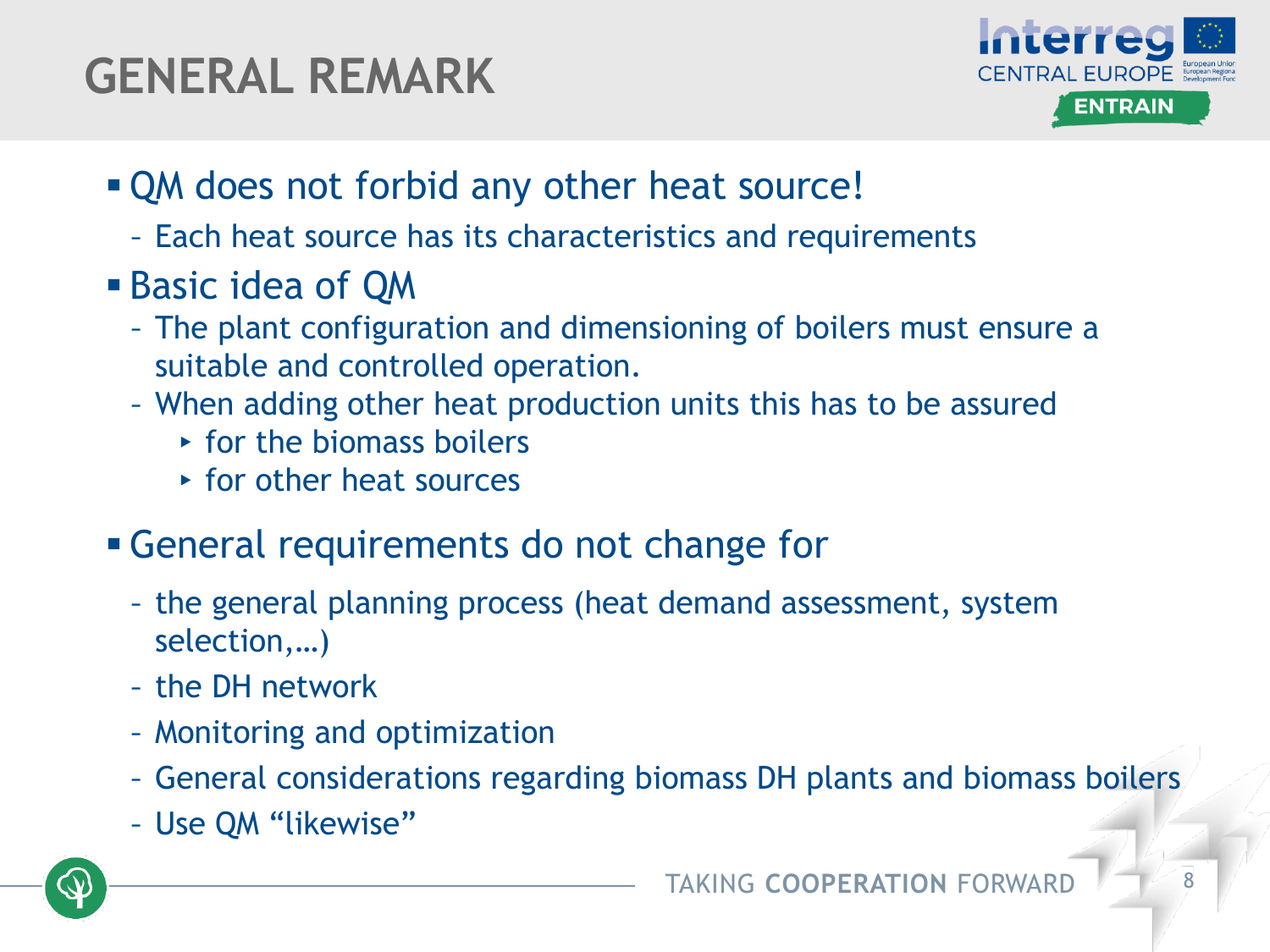#### **ALTERNATIVE HEAT SOURCES AND INTEGRATION IN QM - WHERE TO FIND WHAT ENTRAIN**

- **Example 2 Fig. 2 Fig. 2 Fig. 2 Fig. 2 Fig. 2 Fig. 2 Fig. 2 Fig. 2 Fig. 2 Fig. 2 Fig. 2 Fig. 2 Fig. 2 Fig. 2 Fig. 2 Fig. 2 Fig. 2 Fig. 2 Fig. 2 Fig. 2 Fig. 2 Fig. 2 Fig. 2 Fig. 2 Fig. 2 Fig. 2 Fig. 2 Fig. 2 Fig. 2 Fig. 2 F** 
	- Basic information for mayors, other project initiators, share holders, …
- QM Planning Handbook 3<sup>rd</sup> edition
	- Basic and more detailed technical information (e.g. hydraulic integration)
	- Chapter 13.7 Complementary heat sources and heat generation systems
		- ▸ Heat recovery from exhaust gas
		- ▸ Heat pumps
		- ▸ Solar energy
		- ▸ Waste heat utilisation
		- ▸ Multi boiler plants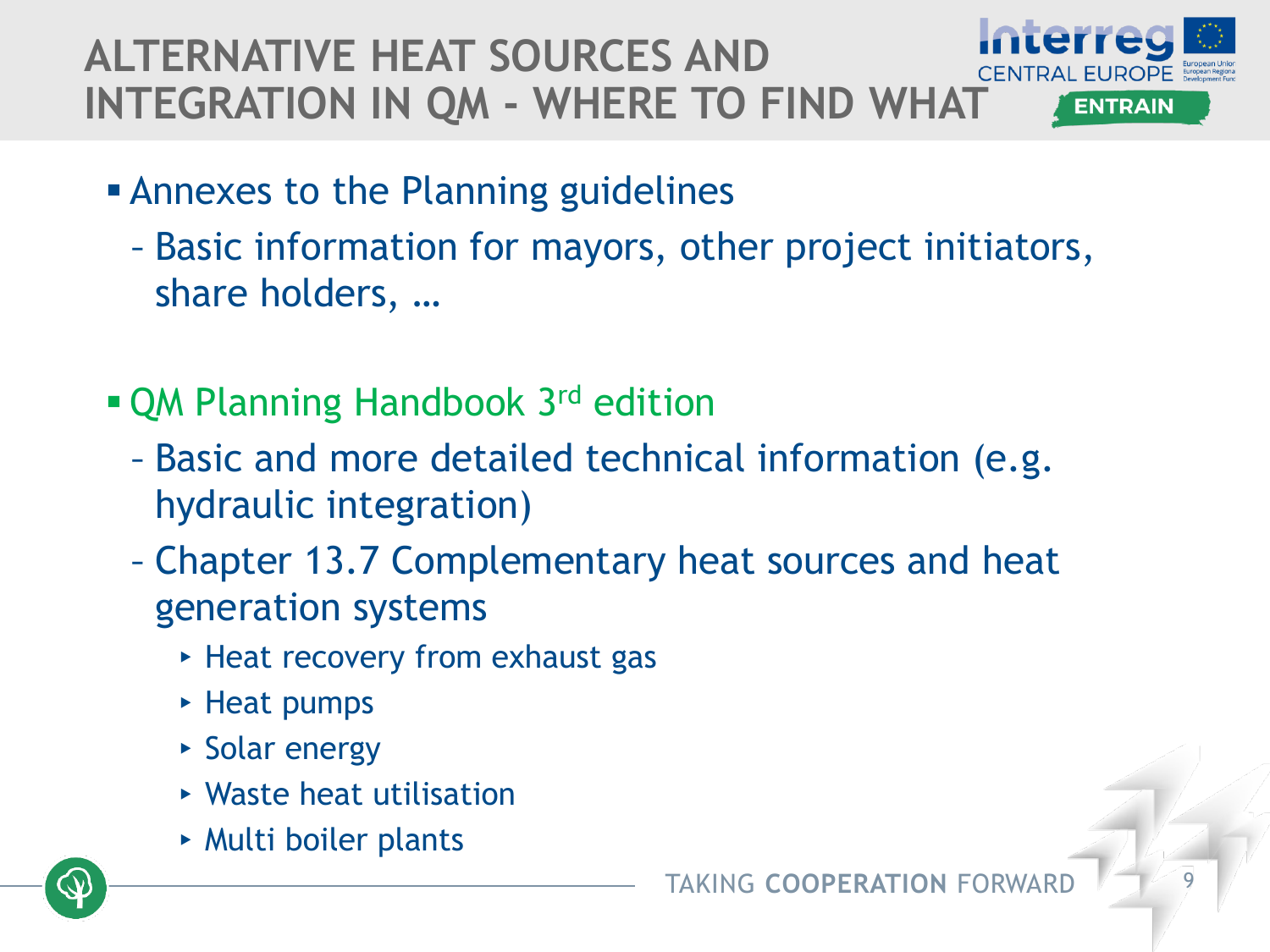### **EXAMPLE HYDRAULIC SCHEME FOR HEAT PUMP INTEGRATION**





Figure 13.25 of the new QM Planning Handbook



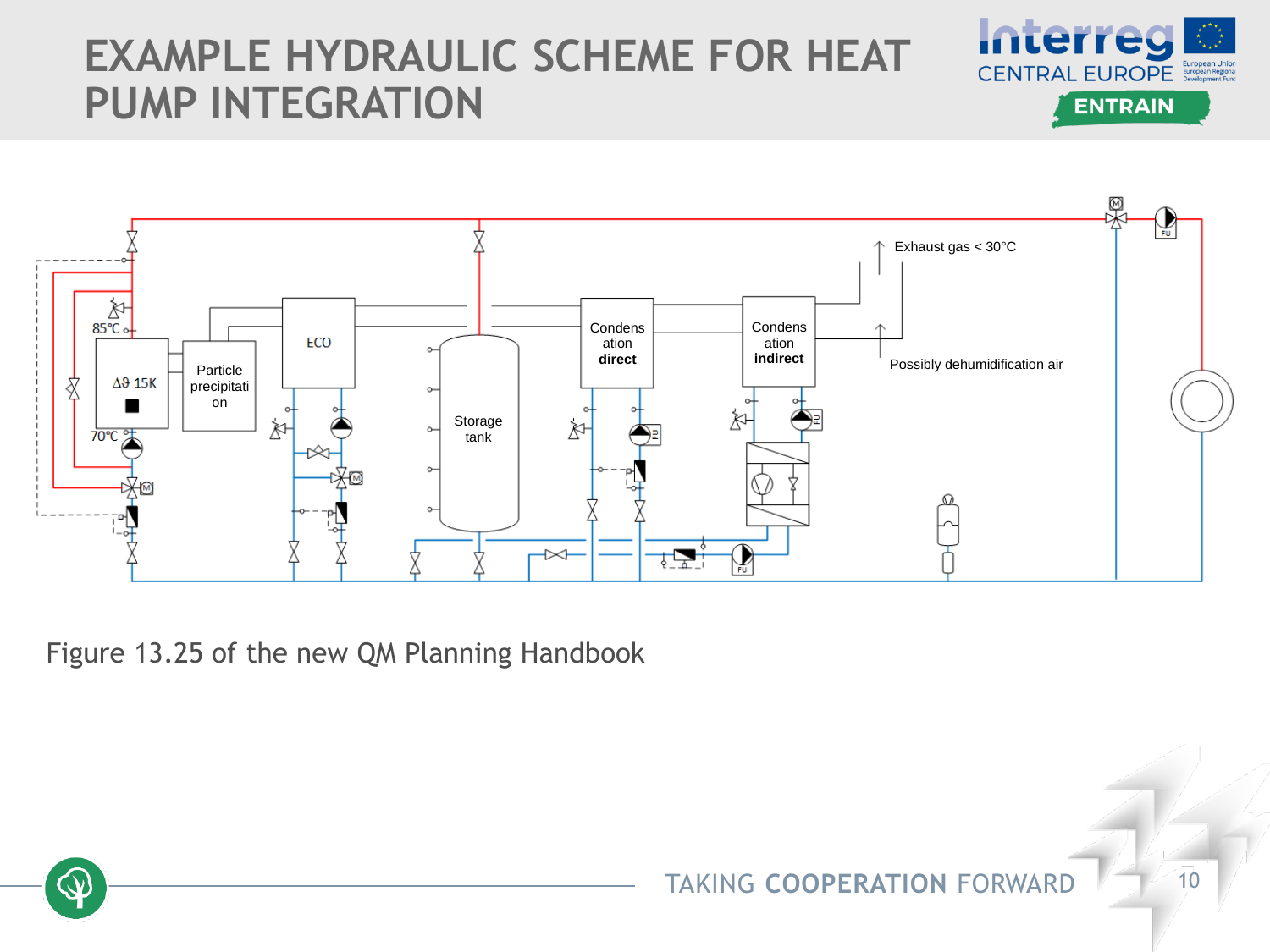### **COP OF HEAT PUMPS**



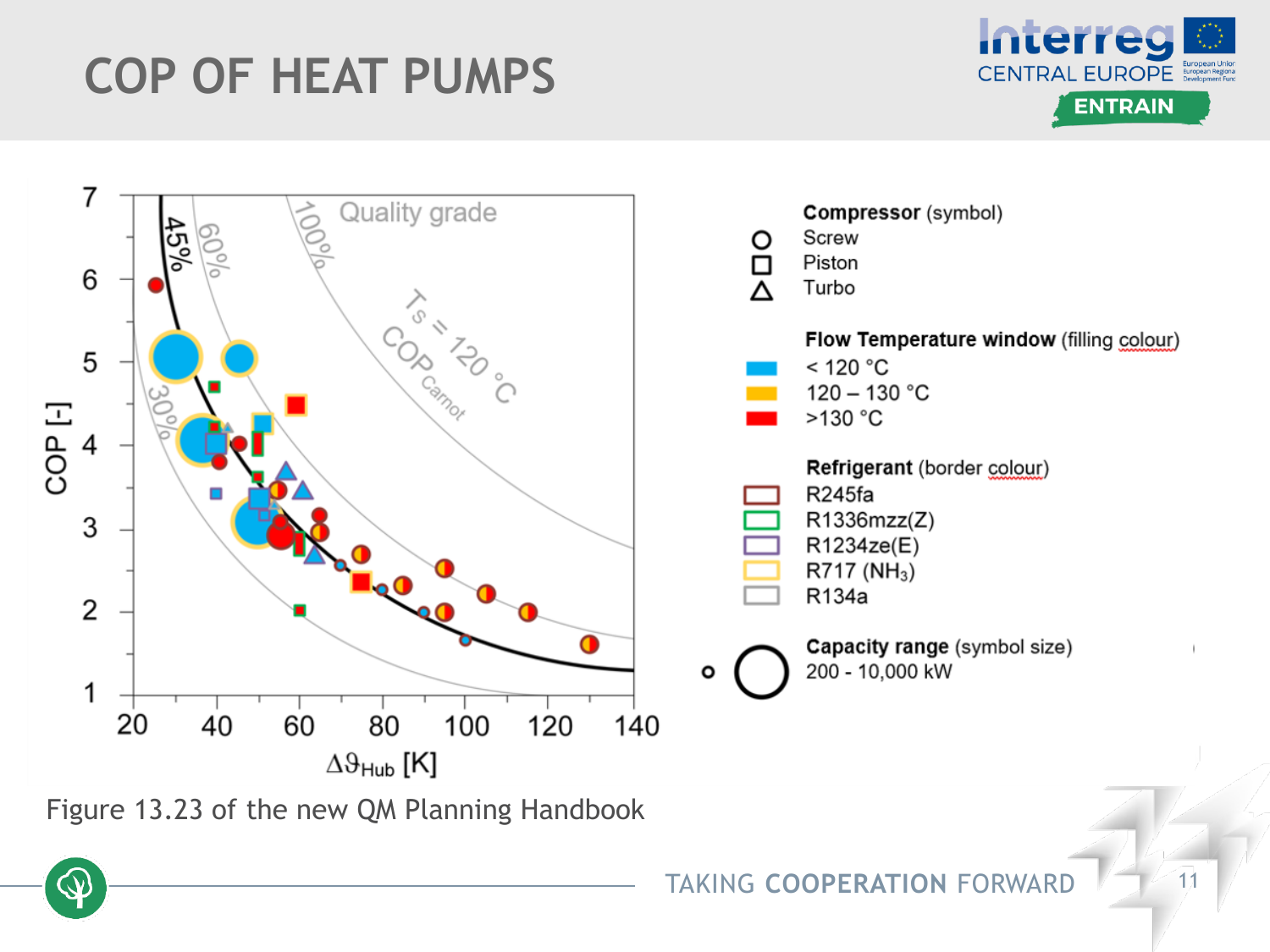### **QM AND OTHER HEAT SOURCES**



- **Each heat source has its own characteristics** 
	- To be known and considered!
- **To be considered in system design and dimensioning** 
	- General operation strategy
	- Load management + prioritisation of heat sources during operation (merit order)
	- Min-load restrictions of biomass boilers
	- Start/stop restrictions of biomass boilers
	- Consider load change gradients of biomass boilers
- **EXA)** Currently no specific Q requirements for other heat sources
	- Standardisation is difficult due to complexity and diversity
	- General benchmarks for heat pumps (COP>4) and thermal solar are known!
- **EXECTE ENTRAIN planning guideline annexes!**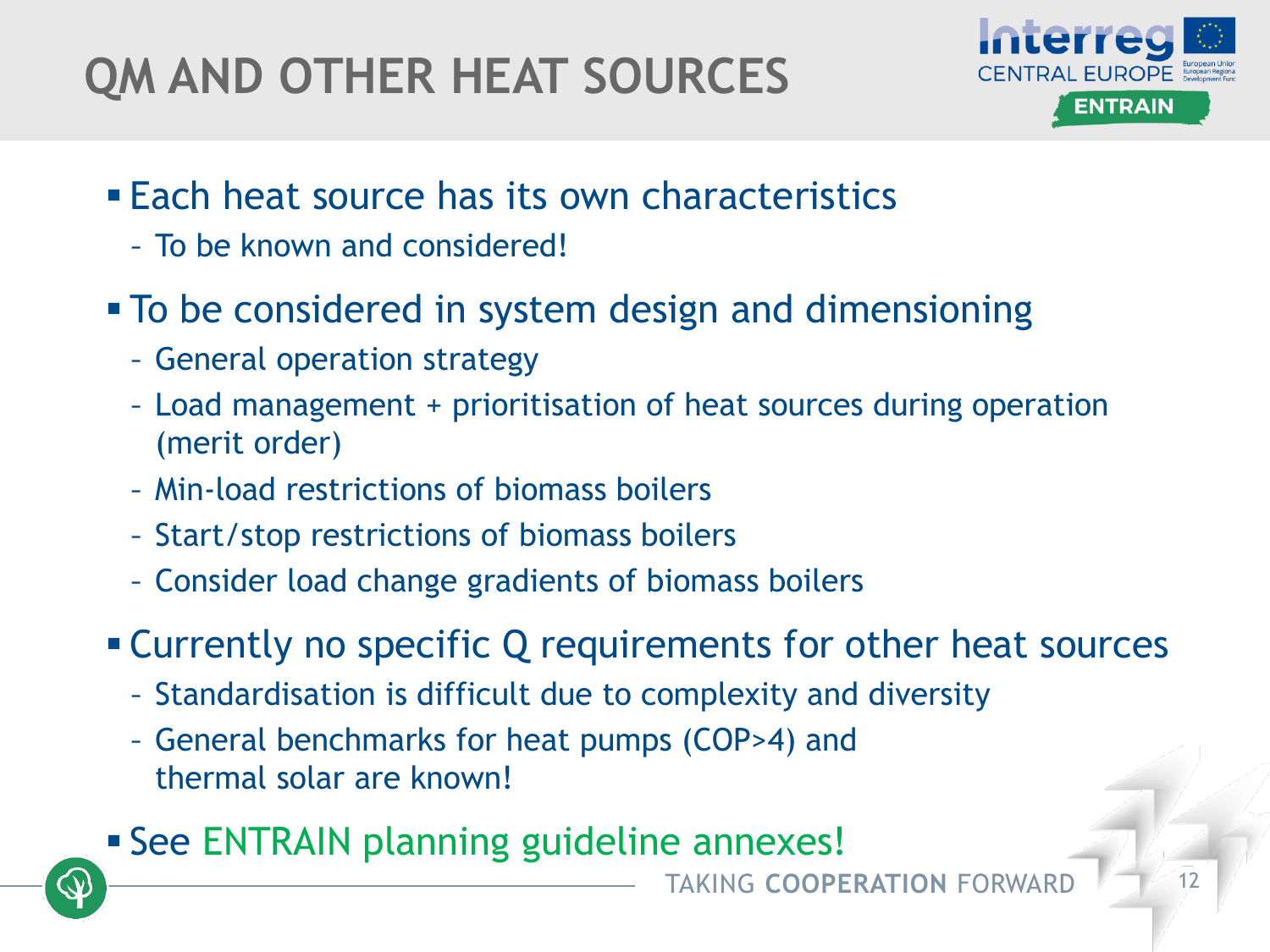### **EXAMPLE OF A COMPLEX DH SYSTEM**



**Interreg** 

**CENTRAL EUROPE** European Digital

**ENTRAIN**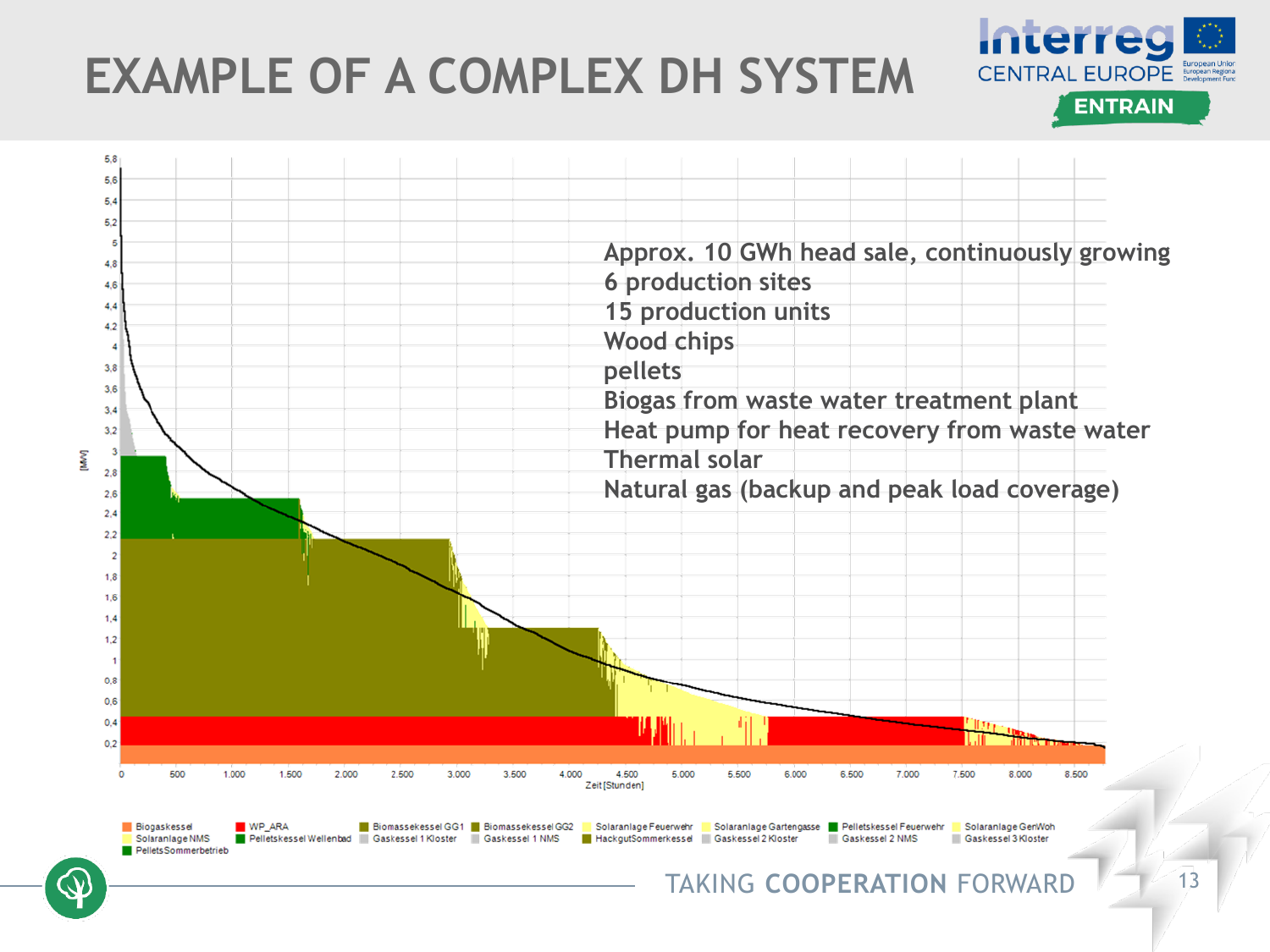### **EXAMPLES FOR WASTE HEAT SOURCES AND INTEGRATION OPTIONS**



**ENTRAIN** 

| Sector / industry                                          | Waste heat source (process)                                                                                  | <b>Implementation examples</b>                                                                                                                                                            |
|------------------------------------------------------------|--------------------------------------------------------------------------------------------------------------|-------------------------------------------------------------------------------------------------------------------------------------------------------------------------------------------|
| Automotive industry                                        | Various processes                                                                                            |                                                                                                                                                                                           |
|                                                            | Waste heat from air compressors                                                                              |                                                                                                                                                                                           |
| Food industry                                              | Afterburning of exhaust gases from<br>production processes<br>Waste heat from cooling or drying<br>processes | Installation of flue gas/water heat<br>exchangers in the flue gas lines of the<br>individual processes<br>Utilisation of waste heat from refrigeration<br>machines for DH with heat pumps |
| Detergent production                                       | Waste heat from steam drying for powder<br>production                                                        | Direct utilisation with heat exchanger<br>(exhaust steam condensation)                                                                                                                    |
| <b>Textile</b><br>industry/laundries                       | Steam condensates from washing<br>processes<br>Residual heat in washing waste water                          | Waste water heat exchanger                                                                                                                                                                |
| Waste water<br>treatment plants                            | Residual heat in waste water                                                                                 | Installation of special sewer/heat exchanger<br>and heat pump                                                                                                                             |
| Steel production,<br>metal processing<br>industry, foundry | Waste heat from melting and process<br>furnaces                                                              | Direct utilisation with exhaust gas heat<br>exchanger                                                                                                                                     |
| Paint shops                                                | Thermal afterburning of solvent vapours<br>from the paint shop or drying rooms                               | Direct utilisation with exhaust gas heat<br>exchanger                                                                                                                                     |
| Cement industry                                            | Waste heat from the clinker cooling plant                                                                    |                                                                                                                                                                                           |
| Packaging industry                                         | Various (steam) processes                                                                                    |                                                                                                                                                                                           |
| Chemical industry                                          | Waste heat from sulphuric acid plants                                                                        |                                                                                                                                                                                           |
| Food supermarket                                           | Waste heat from cooling systems                                                                              | Utilisation of waste heat from refrigeration<br>machines for DH with heat pumps                                                                                                           |

Source: M. Pehnt, J. Bödeker, M. Arens, E. Jochem and F. Idrissova, "Die Nutzung industrieller Abwärme - technischwirtschaftliche Potenziale und energiepolitische Umsetzung," Heidelberg, Karlsruhe, 2010; translated and modified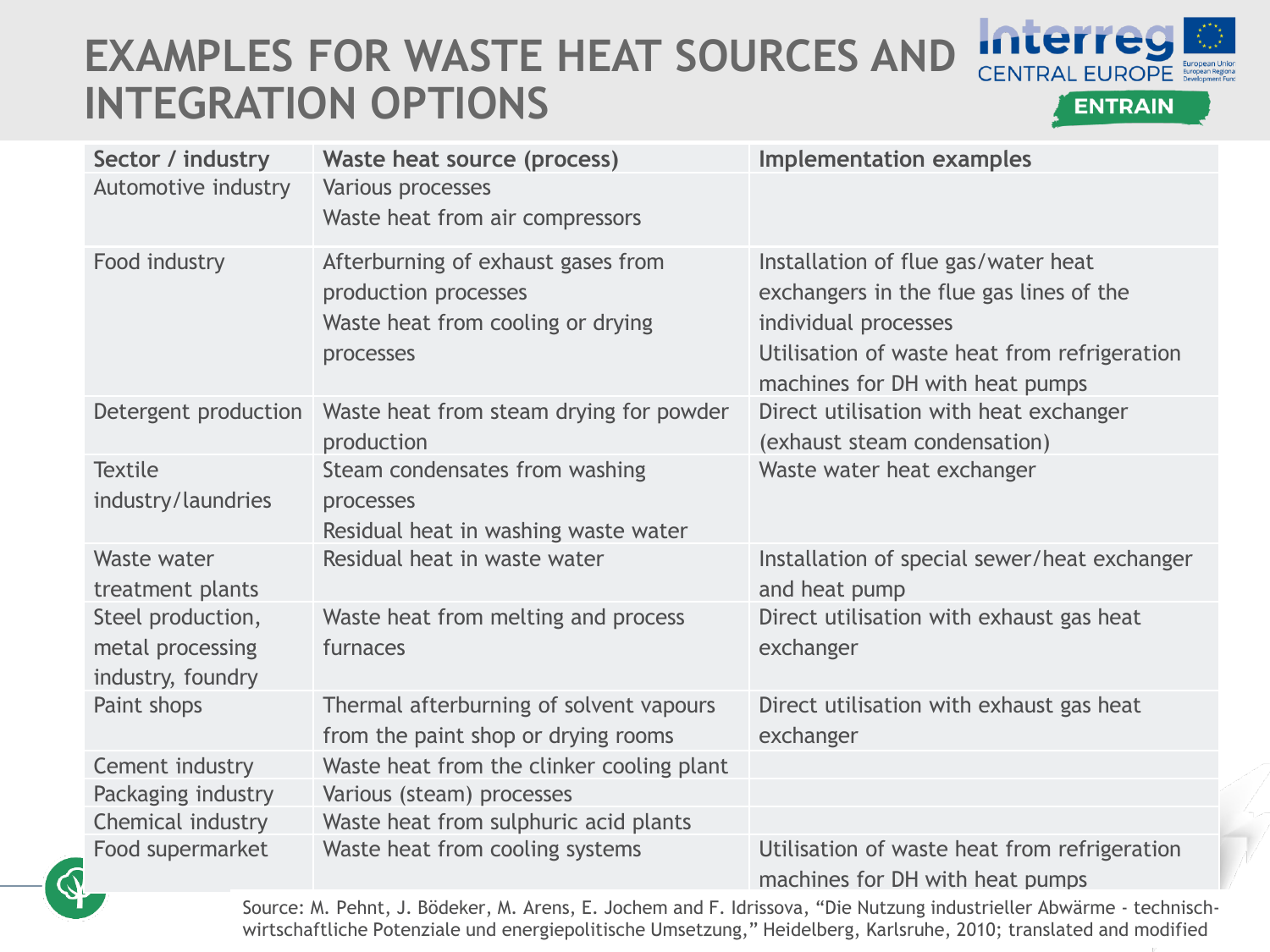#### **CHARACTERISATION OF WASTE HEAT SOURCES (ANNEX WASTE HEAT AND HEAT PUMPS FOR DISTRICT HEATING) - I**



- **Type of waste heat source**
- **ELocation and availability** 
	- Is it a single or various sources and locations (e.g. within a company/industrial process)?
	- Location and distance in relation to the heating plant
- **EXA** Temperature level and temperature behaviour
	- Constant temperature level (independent of season / production /…)
	- Fluctuating (seasonal/dependent on process parameters/…)
	- What temperature range and (annual) temperature profile has to be expected? (daily and seasonal fluctuations have to be especially considered for ambient heat sources); dependencies on the industrial process for waste heat sources in industry (especially for noncontinuous processes).
	- For heat pumps, the minimum available temperature level during the intended period of use (during a year) of the heat source is relevant for the worst case.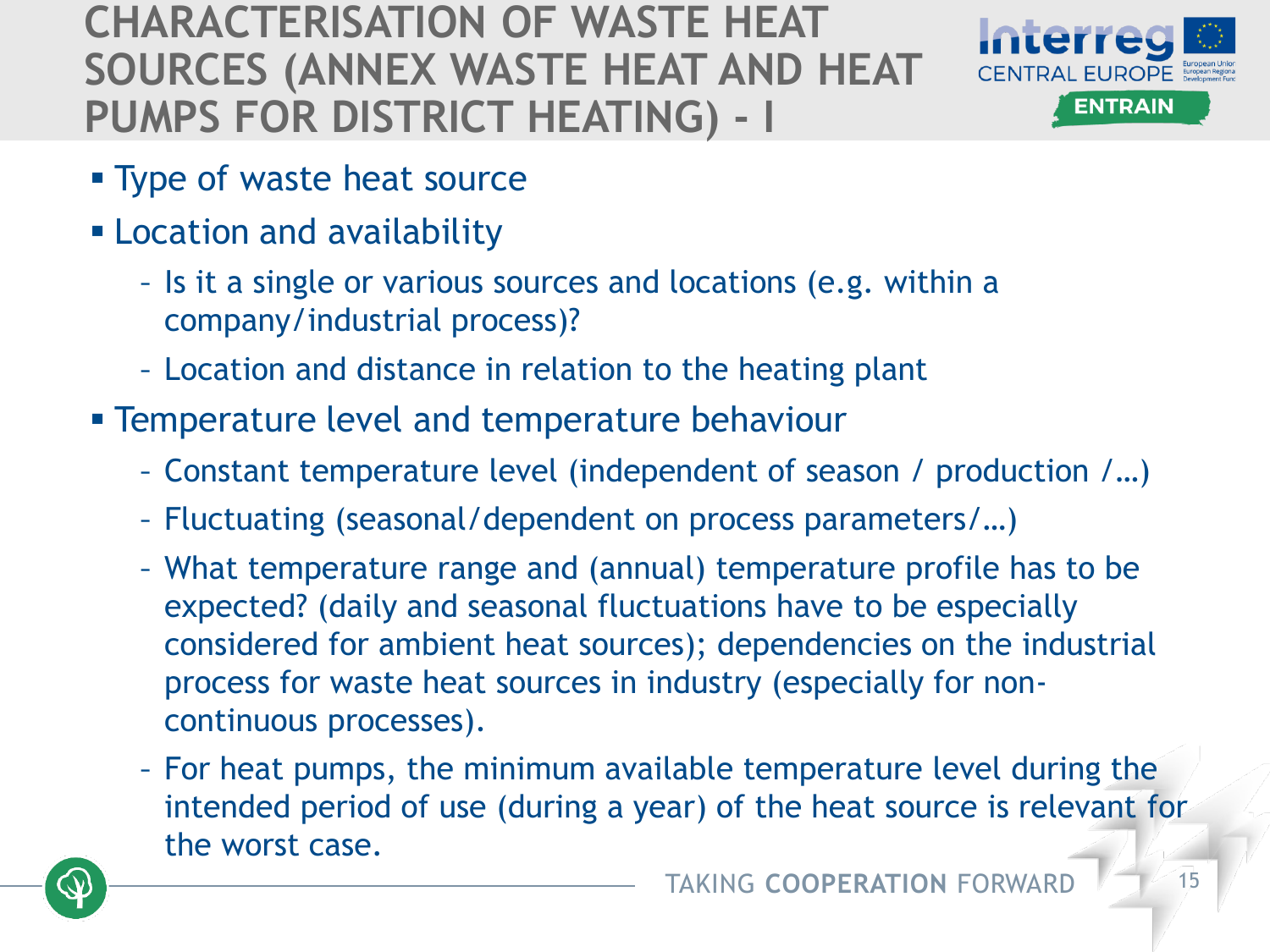#### **CHARACTERISATION OF WASTE HEAT SOURCES (ANNEX WASTE HEAT AND HEAT PUMPS FOR DISTRICT HEATING) - II**



- **ELoad characteristic** 
	- Load profile daily/weekly/yearly curve of the available heat capacity
	- Constant or (strongly) fluctuating? (base load, peak load, ratio of base load and peak load) As constant as possible is advantageous - especially for heat pumps.
	- Planned operation interruptions e.g. holiday shutdowns, weekend brakes, (periodic) service and maintenance shutdowns
	- Rather uncritical for ambient heat sources (as "quasi-inexhaustible")
- **Expected future development of the framework conditions** 
	- Production extension/reduction, possible uncertainties regarding operating site and future development of a company (see chapter 5.3)
- Heat transfer medium (water, air, flue gas, thermal oil, steam, ...)
- **Example 3 Space demand and availability is sufficient space for plant** equipment available on site?

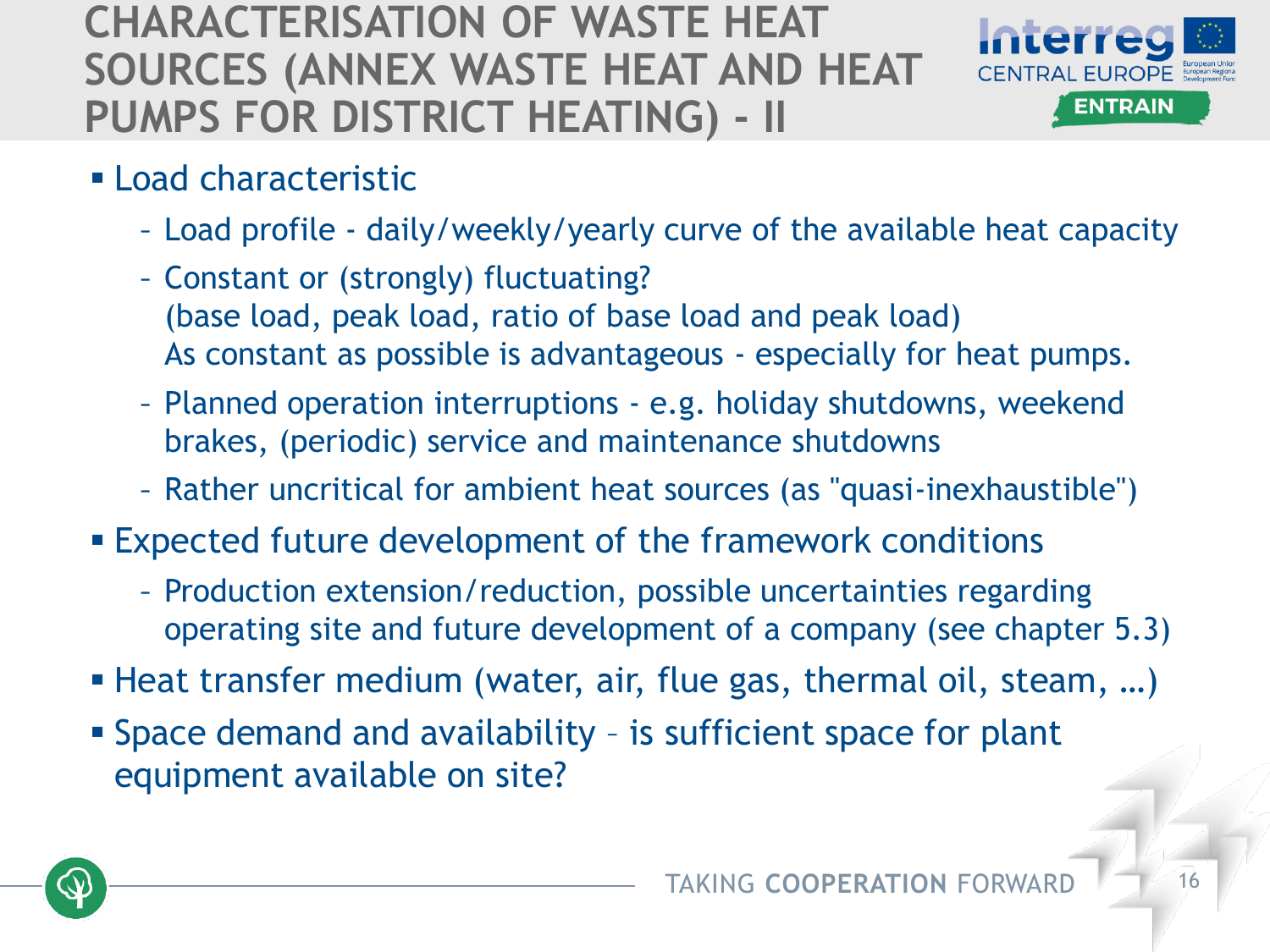## **QM AND FLUE GAS CONDENSATION**



- **EXALGE 25 Filue gas condensation is proven and widely applied** 
	- No special quality criteria within QM
	- Apply QM "likewise":
		- ▸ high efficiency and low operating costs required
		- ▸ Requirements: low return temperature, low excess air content, high moisture content in fuel
		- ▸ Only economic, if significant contribution to overall energy production
- To be considered for plant dimensioning
	- System selection, boiler sizing, operation at low load
	- "Active" flue gas condensation using compression or absorption heat pumps
- **E** Still treated as standard hydraulic scheme
	- but different implementation concepts possible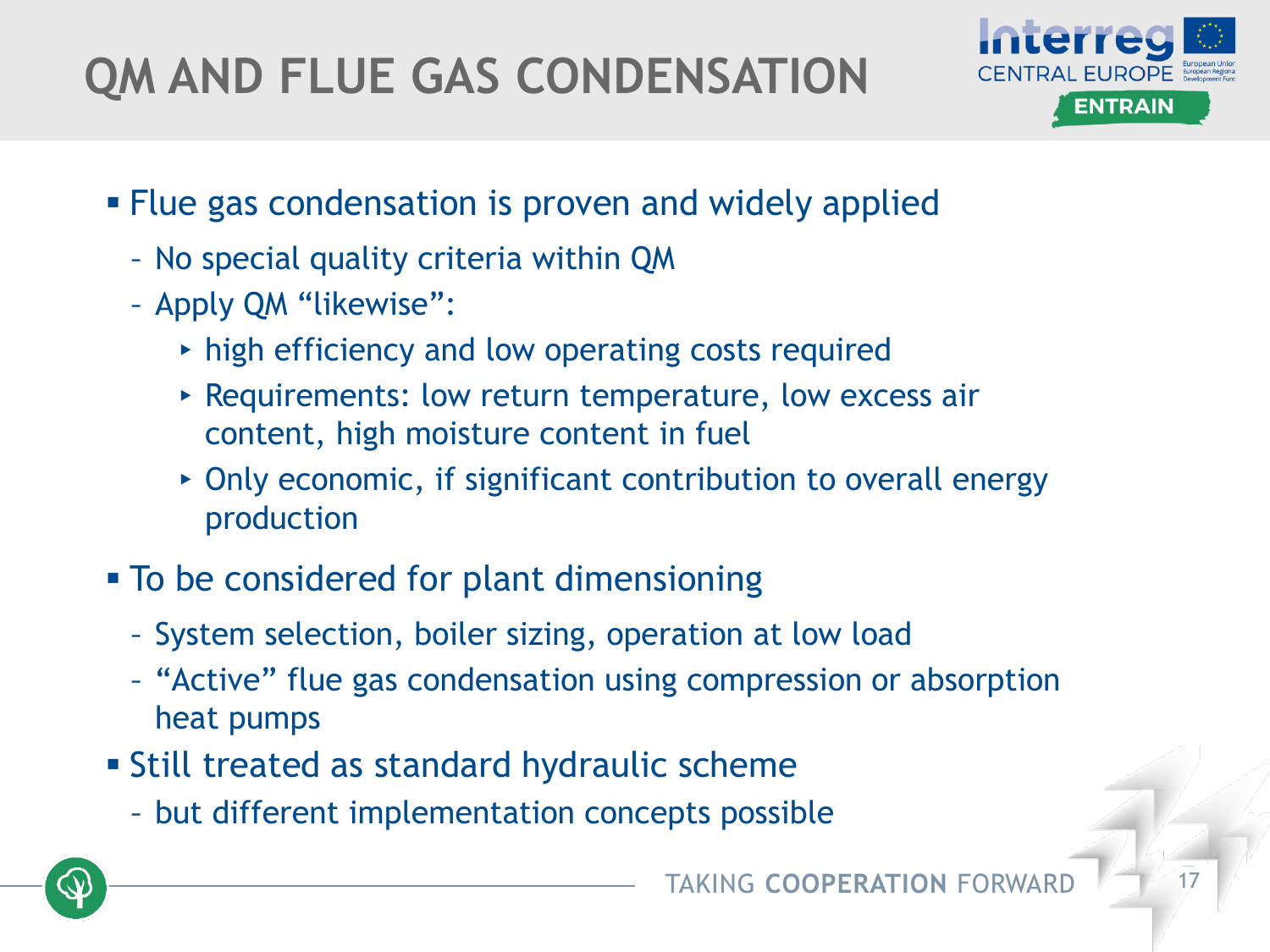### **QM AND CHP**



#### ▪ Clear suggestion\*:

- only heat driven application without cooling
- Dimensioning of CHP according to base load to ensure high number of operating hours
- **To be considered as heat source for plant dimensioning** 
	- eventually with special characteristic (base load, high priority,…)
	- System selection, boiler sizing, operation at low load
	- Implementation with standard hydraulic scheme possible
- No specific quality criteria for the power production
	- e.g. ORC or steam turbine plants
- **Q-requirements can be used likewise**
- Increases complexity and required skills of operators!

\* This is no official statement from QM Holzheizwerke, but from QM in AT

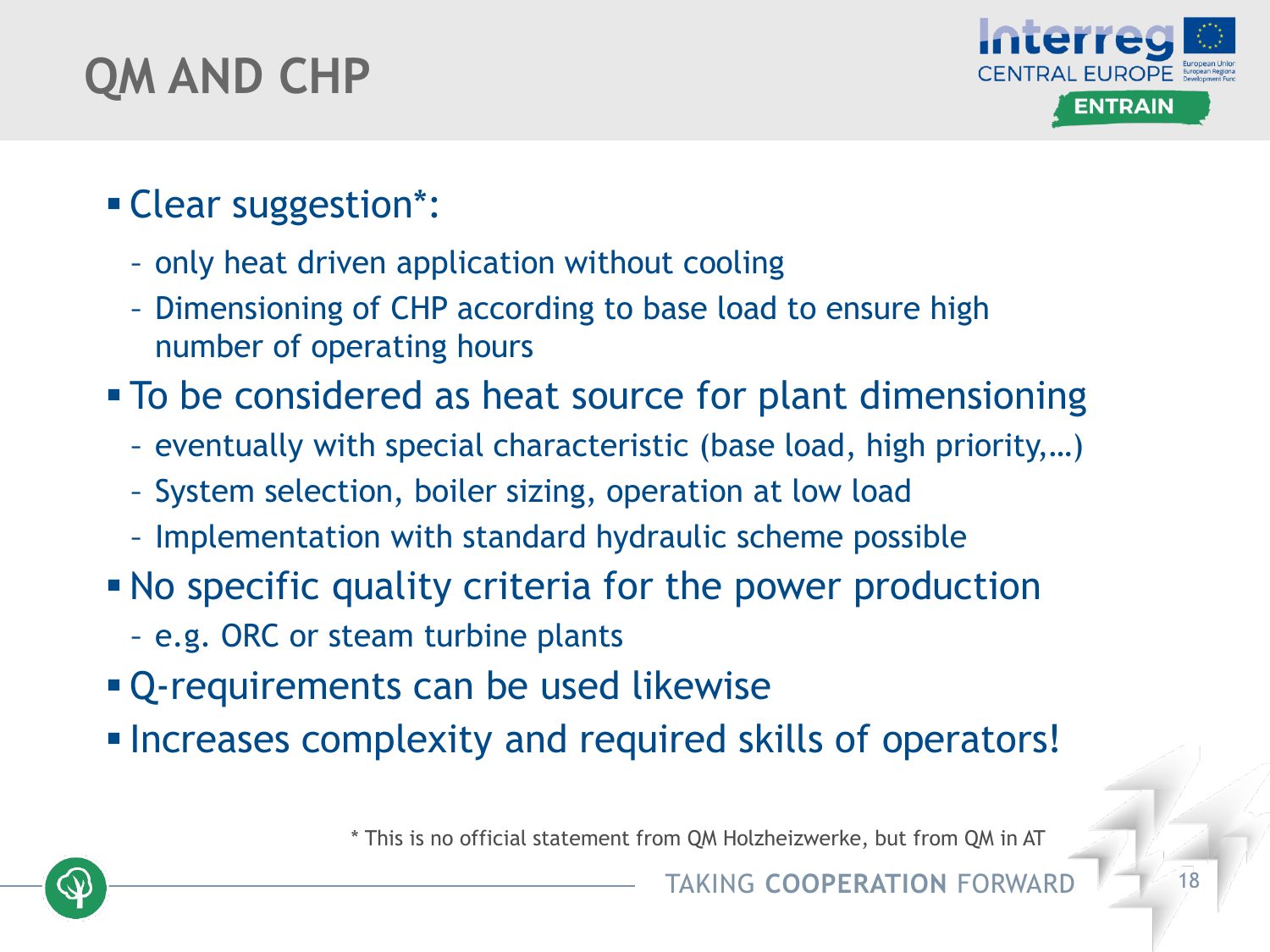### **QM AND THERMAL SOLAR**



- **Example:** solar plant must not force boiler being operated in start/stop or low load conditions
- **EXA)** Suggestion: Dimensioning to fully cover summer operation without needing a biomass boiler
	- eventually supported by oil/gas boiler or small biomass boiler with automatic ignition
- **In reality:** dimensioning according to available space (on roof)
- Take care:
	- Excellent load and storage management required!
	- Enlarged storage volume?
	- Hydraulic integration into system!
	- Low supply and return temperatures required!
	- Significantly different specific solar yields monitored!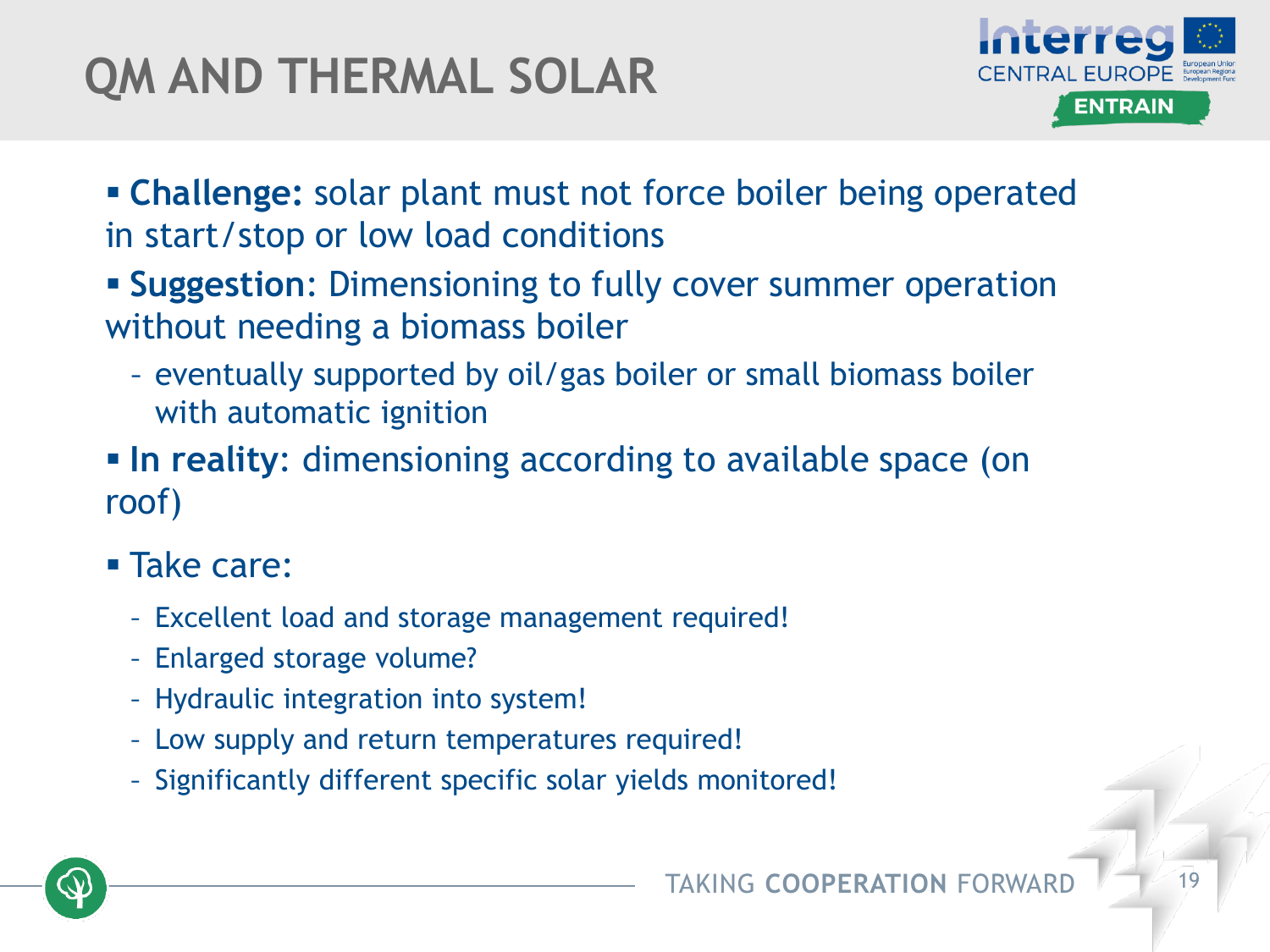## **SPECIAL PLANT CONFIGURATIONS**



- **Distributed heat sources** 
	- To be considered for system design and dimensioning
	- For the basic dimensioning it does not matter where the heat source is
	- Differences in DH network control strategy if operated at the same time!
- **.** Different ownership of plant and network
	- Try to coordinate as good as possible
	- Cooperation should allow optimization!
- **Example 1 Large urban DH systems** 
	- Not primarily addressed by QM they are experts and should know what they do!
	- However, they should have a closer look to some standards!!
	- Use it likewise for the biomass boiler plant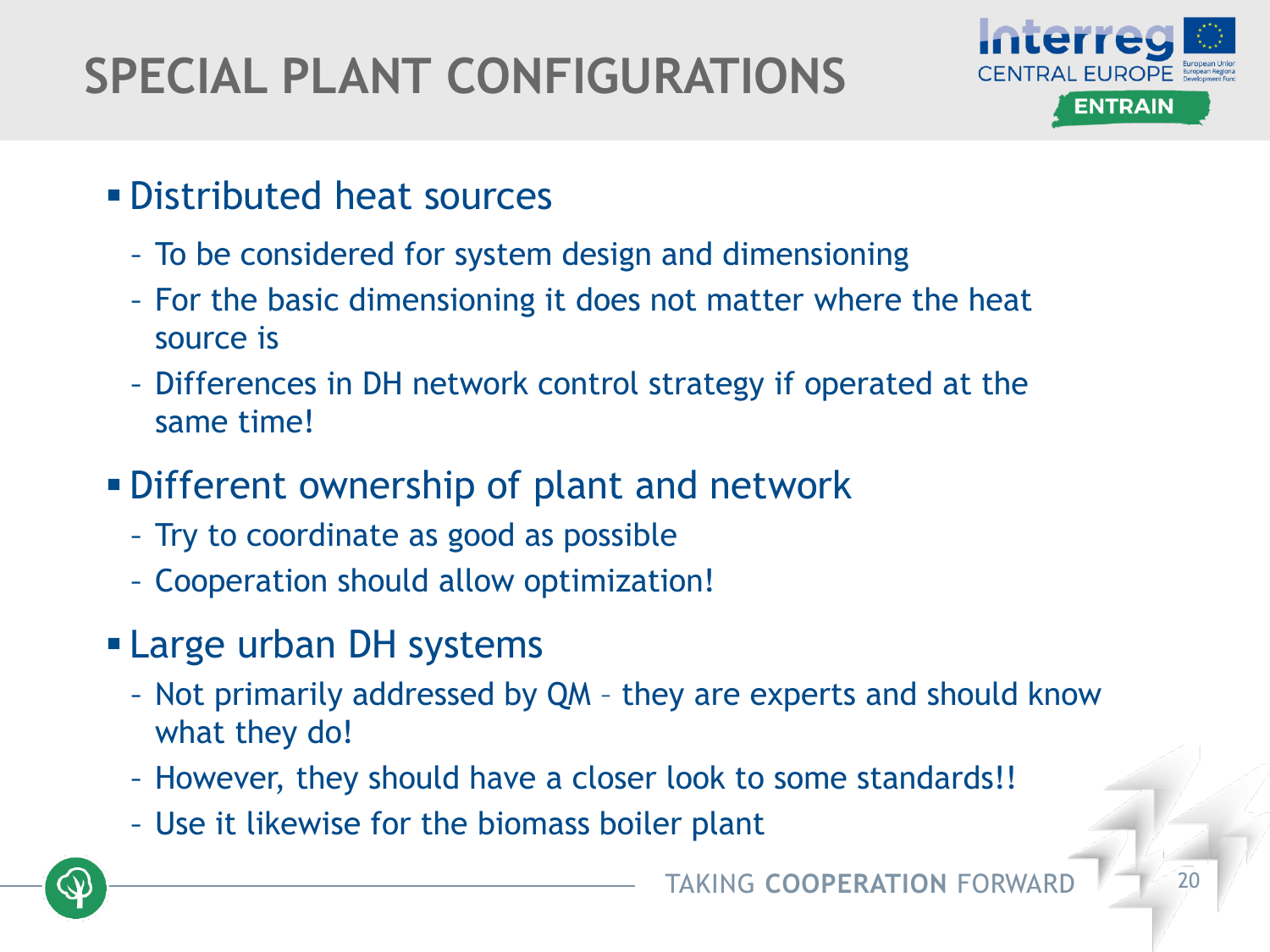## **SPECIAL PLANT CONFIGURATIONS**



- **Biomass boiler feeding into a large urban DH system** 
	- Depends on proportion of boiler compared to network capacity (e.g.Small additional heat source with5 MW for DH network of Graz)
	- Different objectives and operating strategies
	- Limited but likewise applicability of QM possible!
	- Apply basic idea of "Appropriate system design" for a biomass boiler
- **Industrial or "non-space-heating" processes** 
	- Limited but likewise applicability of QM possible!
	- Apply basic idea of "Appropriate system design" for a biomass boiler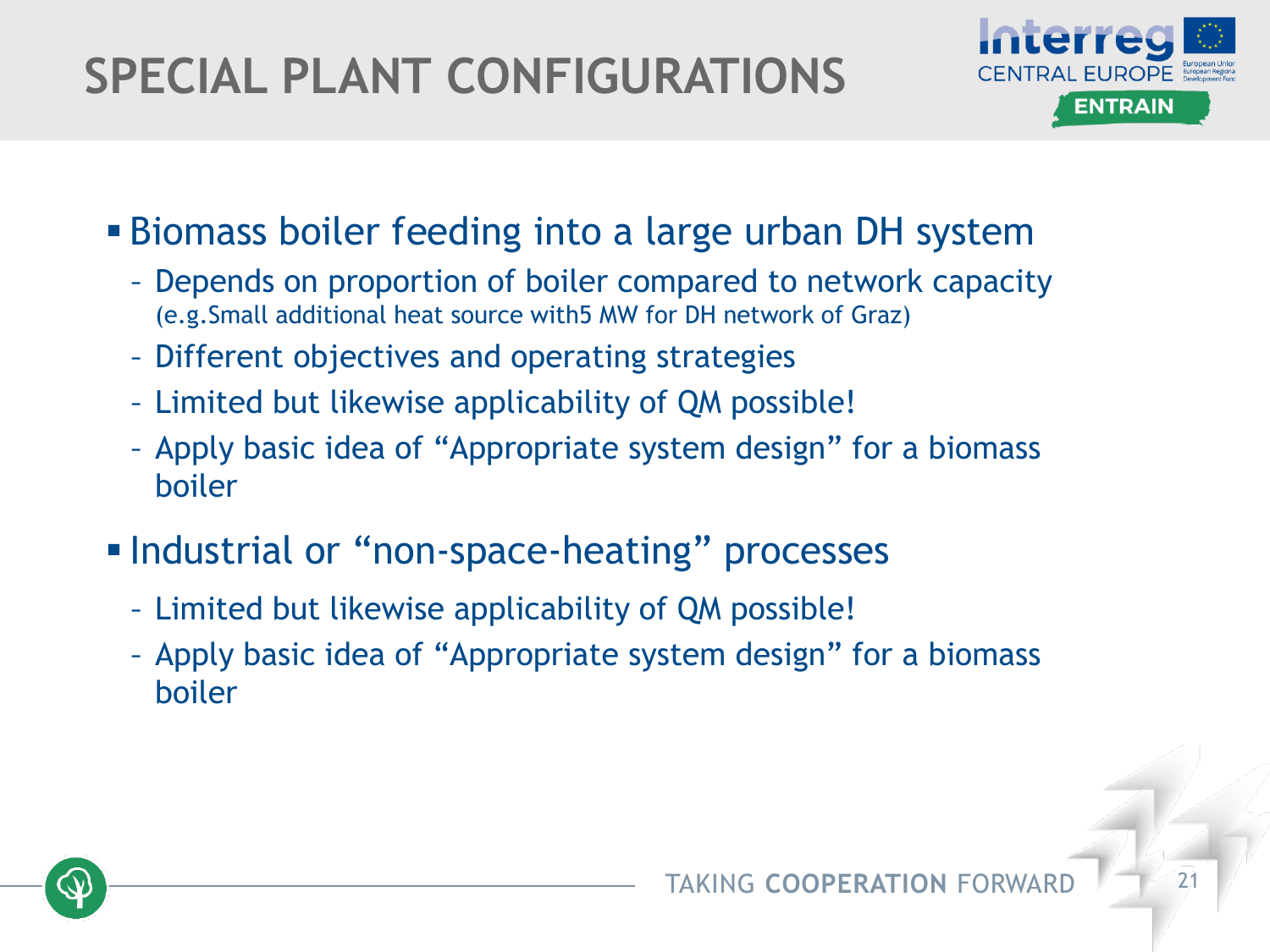



- **Example ration of multi fuel/technology systems is limited**
- **Basic QM-process and planning procedure can always be applied**
- **.** Quality criteria are always applicable for DH network and biomass boilers

▪ QM is not always fully applicable - use QM "likewise"